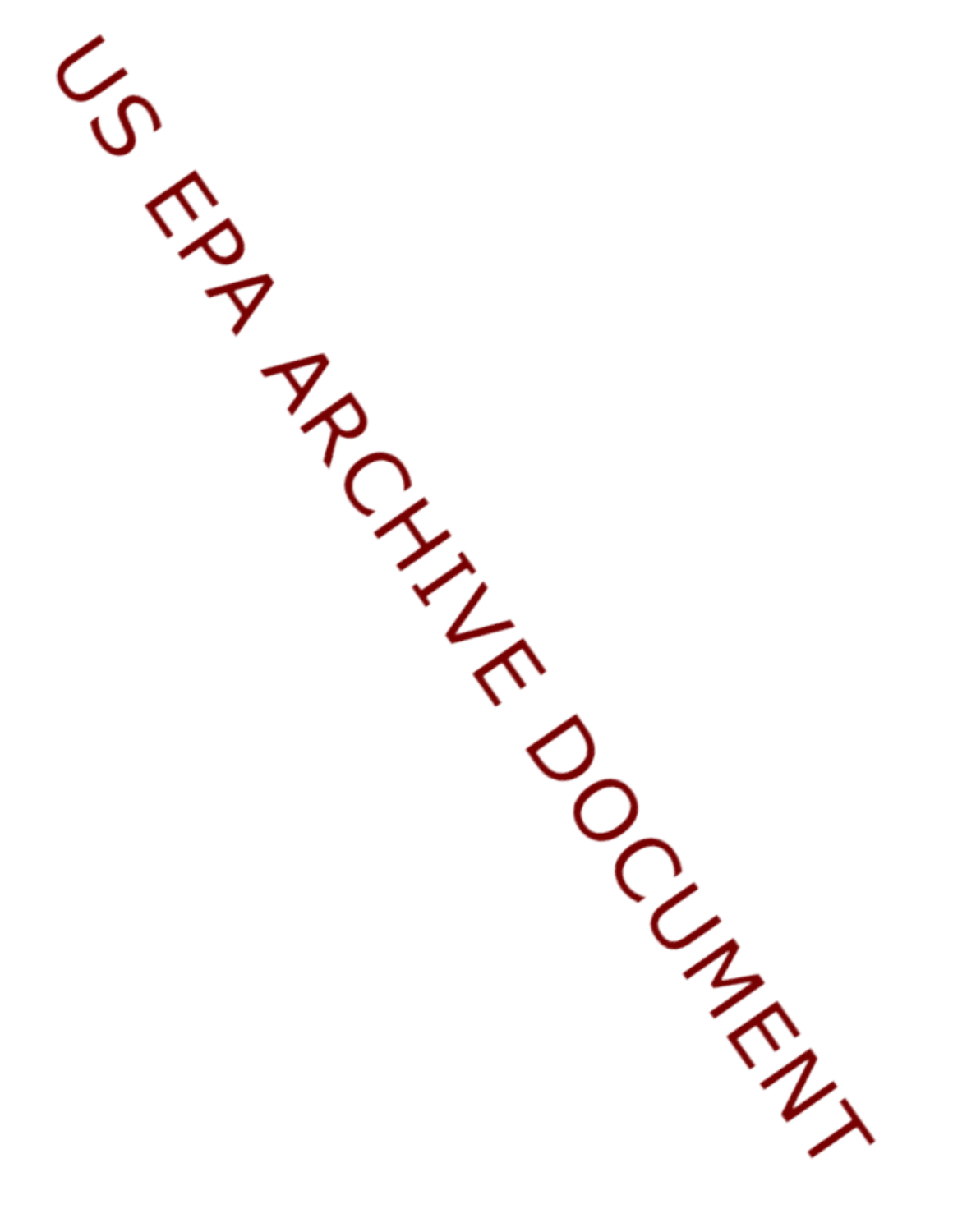## **THE ENVIRONMENTAL TECHNOLOGY VERIFICATION**







# **ETV Joint Verification Statement**

|                                                      | <b>TECHNOLOGY TYPE: Continuous Ambient Particulate Carbon Monitor</b>           |                                             |
|------------------------------------------------------|---------------------------------------------------------------------------------|---------------------------------------------|
| <b>APPLICATION:</b>                                  | <b>MEASURING PARTICULATE CARBON</b><br><b>CONCENTRATIONS IN AMBIENT AIR</b>     |                                             |
| <b>TECHNOLOGY</b><br><b>NAME:</b><br><b>COMPANY:</b> | Aethalometer <sup>™</sup> Particulate Carbon Monitor                            |                                             |
| <b>ADDRESS:</b>                                      | <b>Magee Scientifict</b><br><b>2800 Adeline Street</b>                          | PHONE: 510-845-2803<br>510-845-7137<br>FAX: |
| <b>WEB SITE:</b><br>$E\text{-}MAIL:$                 | Berkeley, CA 94703<br>www.mageescientific.com<br>Tim.Morphy@mageescientific.com |                                             |

The U.S. Environmental Protection Agency (EPA) has created the Environmental Technology Verification (ETV) Program to facilitate the deployment of innovative or improved environmental technologies through performance verification and dissemination of information. The goal of the ETV Program is to further environmental protection by substantially accelerating the acceptance and use of improved and cost-effective technologies. ETV seeks to achieve this goal by providing high-quality, peer-reviewed data on technology performance to those involved in the design, distribution, financing, permitting, purchase, and use of environmental technologies.

ETV works in partnership with recognized standards and testing organizations; with stakeholder groups that consist of buyers, vendor organizations, and permitters; and with the full participation of individual technology developers. The program evaluates the performance of innovative technologies by developing test plans that are responsive to the needs of stakeholders, conducting field or laboratory tests (as appropriate), collecting and analyzing data, and preparing peer-reviewed reports. All evaluations are conducted in accordance with rigorous quality assurance protocols to ensure that data of known and adequate quality are generated and that the results are defensible.

The Advanced Monitoring Systems (AMS) Center, one of six technology centers under ETV, is operated by Battelle in cooperation with EPA's National Exposure Research Laboratory. The AMS Center has recently evaluated the performance of continuous monitors used to measure fine particulate mass and species in ambient air. This verification statement provides a summary of the test results for the Magee Scientific Aethalometer™ particulate carbon monitor.

------------

† Thermo Anderson was distributing the Aethalometer™ technology for Magee Scientific at the time of verification. The company name cpf "eqpwev'lphqto cvkqp" was revised on October 30, 2009 to reflect that Magee Scientific has since taken back distribution.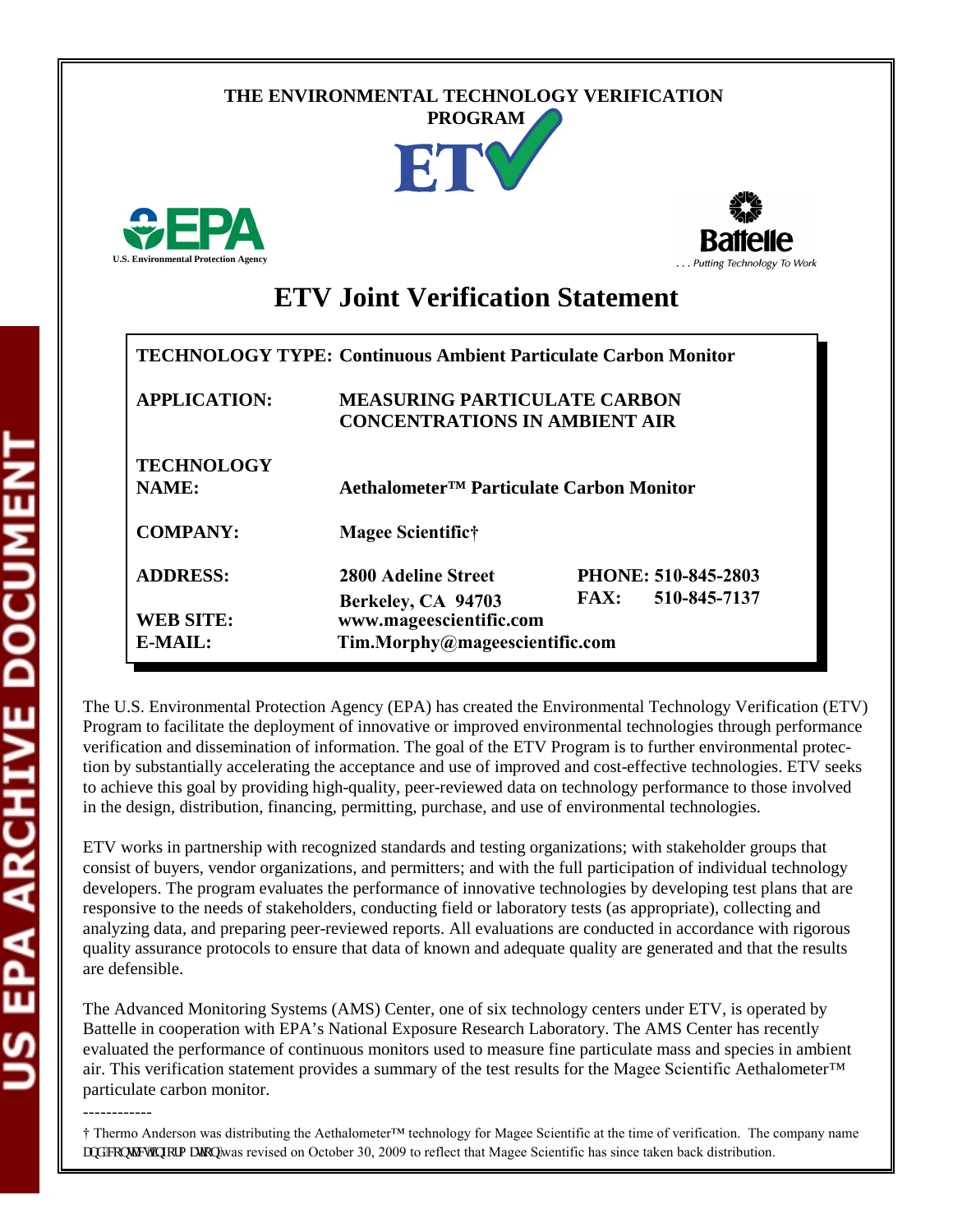#### **VERIFICATION TEST DESCRIPTION**

The objective of this verification test is to provide quantitative performance data on continuous fine particle monitors under a range of realistic operating conditions. To meet this objective, field testing was conducted in two phases in geographically distinct regions of the United States during different seasons of the year. The first phase of field testing was conducted at the ambient air monitoring station on the Department of Energy's National Energy Technology Laboratory campus in Pittsburgh, PA, from August 1 to September 1, 2000. The second phase of testing was performed at the California Air Resources Board's ambient air monitoring station in Fresno, CA, from December 18, 2000, to January 17, 2001. Specific performance characteristics verified in this test include inter-unit precision, agreement with and correlation to time-integrated reference methods, effect of meteorological conditions, and influence of precursor gases. The Aethalometer™ reports measurement results in terms of particulate black carbon (BC) concentration and, therefore, was compared with the elemental carbon (EC) results of thermal/optical analysis of collected particulate mass samples. Ambient aerosol carbon levels differed markedly in the two phases of testing, with elemental carbon averages of 1.3  $\mu$ g/m<sup>3</sup> in Phase I, and 6.1  $\mu$ g/m<sup>3</sup> in Phase II. Additionally, comparisons with a variety of supplemental measurements were made to establish specific performance characteristics.

Quality assurance (QA) oversight of verification testing was provided by Battelle and EPA. Battelle QA staff conducted a data quality audit of 10% of the test data, and an internal technical systems audit for Phase I and Phase II. EPA QA staff conducted an external technical systems audit during Phase II.

### **TECHNOLOGY DESCRIPTION**

The Aethalometer™ uses a continuous filtration and optical transmission technique to measure the concentration of aerosol black carbon in near real time. The Aethalometer™ is fully automatic and completely self-contained. It is constructed in a standard 19-inch enclosed chassis and includes a filtration and analysis chamber with automatically-advancing quartz fiber tape, sample aspiration pump and air mass flow meter or controller, and temperature-stabilized optics and electronics. The Aethalometer<sup>TM</sup> is operated by an embedded computer with display screen and keypad that controls all instrument functions and records the data to a built-in 3.5 in. floppy disk. The Aethalometer™ measures, at regular intervals, the attenuation of a beam of light transmitted through a filter while the filter is continuously collecting an aerosol sample. The carbon black content of the aerosol deposit is determined at each measurement time by using the appropriate attenuation value for the particular combination of filter and optical components. For this test the Aethalometer™ results are based on the "Harvard" EC calibration factor. The increase in optical attenuation from one period to the next is due to the increment of aerosol black carbon collected from the air stream during the period. This increment is divided by the volume of air sampled during that time to calculate the mean carbon black concentration in the sampled air. The Aethalometer<sup>™</sup> power consumption is approximately 60 W at either 115 or 230 V AC. Its weight is approximately 35 pounds and its rack width is 19 in. It is 11 in. high and 12 in. deep. During this verification test the 7-wavelength version of the Aethalometer™ was tested; however, only the results from the 880 nm channel are presented.

#### **VERIFICATION OF PERFORMANCE**

**Inter-Unit Precision:** During Phase I, regression analysis showed r<sup>2</sup> values of 0.932 and 0.982, respectively, for the 5-minute data and 24-hour averages for the duplicate monitors. The slopes of the regression lines (with Monitor 1 as the independent variable), were 0.914 (0.005) and 0.963 (0.049), respectively, for the 5-minute data and 24-hour averages (where the numbers in parentheses are 95% confidence intervals). The slope of the 5-minute data was statistically different from unity, and the slope of the 24-hour averages was not. For the 5-minute data, an intercept of 0.051 (0.007)  $\mu$ g/m<sup>3</sup> was observed and for the 24-hour data an intercept of -0.003 (0.058). The calculated CV for the 5-minute data was 17.8%; and, for the 24-hour averages, the CV was 4.2%. During Phase II, regression analysis showed r<sup>2</sup> values of 0.947 and 0.995, respectively, for the 5-minute and 24hour average data. The slopes of the regression lines were 0.999 (0.007) and 1.004 (0.027), respectively, for the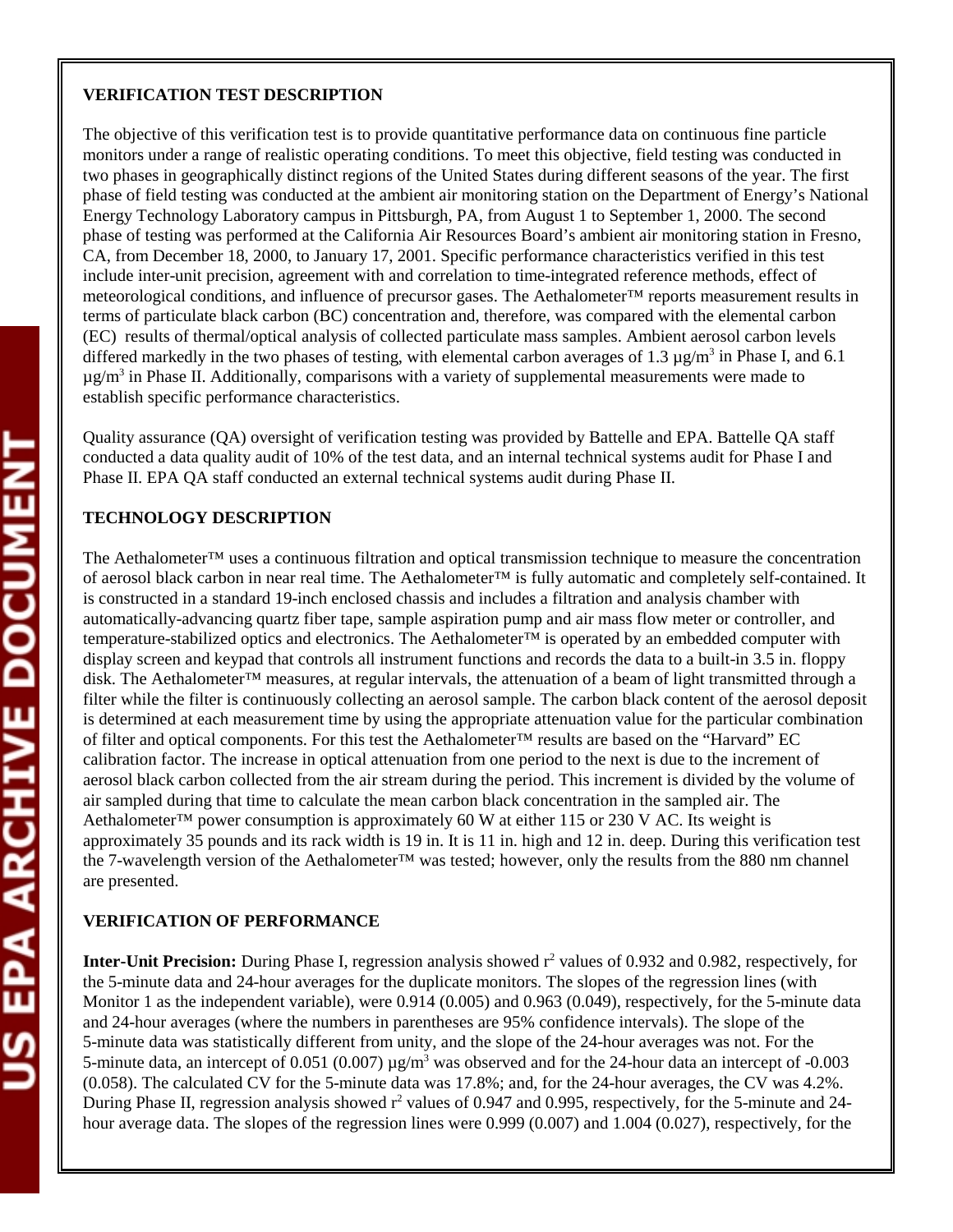5-minute data and 24-hour averages. In both cases, the slopes were not statistically different from unity at the 95% confidence level. A statistically significant intercept of 0.055 (0.038)  $\mu$ g/m<sup>3</sup> was observed for the 5-minute data; and an intercept of -0.052 (0.175)  $\mu$ g/m<sup>3</sup> was observed for the 24-hour averages. The calculated CV for the 5-minute data was 12.3%; and, for the 24-hour averages, the CV was 2.7%.

**Comparability/Predictability:** During Phase I, comparisons of the 24-hour averages with IMPROVE TOR reference results for EC showed intercepts indistinguishable from zero at 95% confidence and slopes of the regression lines of 0.815 (0.280) and 0.791 (0.270), respectively, for Monitor 1 and Monitor 2. The regression results show  $r^2$  values of 0.590 and 0.593 for Monitor 1 and Monitor 2, respectively. During Phase II, comparison of the appropriately averaged data from the Aethalometers™ with reference EC results from all of the sampling periods showed slopes of the regression lines for Monitor 1 and Monitor 2 of 0.711 (0.031) and 0.735 (0.031) and intercepts of 0.54 (0.25)  $\mu$ g/m<sup>3</sup> and 0.47 (0.25)  $\mu$ g/m<sup>3</sup>, respectively, indicating a bias between the Aethalometer<sup>TM</sup> monitors and the IMPROVE TOR results for EC. The regression results show  $r^2$  values of 0.930 and 0.934 for Monitor 1 and Monitor 2, respectively. Correlation of the BC and refrence EC results was best for samples from the 000-0500 time period, and lowest for time periods between 1000-1300 for Monitor 1 and from 1300-1600 for Monitor 2.

**Meteorological Effects:** Multivariable model analysis was used to establish if meteorological conditions influenced the readings of the duplicate Aethalometers<sup>™</sup> relative to the reference EC measurements during Phase I. This model ascribed to wind speed and air temperature a statistical effect on one of the Aethalometers™, and to wind direction a statistical effect on the other. For one monitor, the multivariable results differed from the linear regression results by approximately 2.5% on average. For the other monitor, a difference of approximately 60% was seen. During Phase II, this analysis ascribed to wind speed, wind direction, the standard deviation of wind direction, relative humidity, solar radiation, and barometric pressure an influence on the two Aethalometers™ relative to the reference results at the 90% confidence level. The multivariable results differed from the linear regression results by 14% for Monitor 1; for Monitor 2, the difference was negligible.

**Influence of Precursor Gases:** Multivariable analysis also was performed during Phase I to determine whether the presence of precursor gases had an effect on the Aethalometer™ readings. This analysis ascribed to both nitric oxide and nitrogen oxides a statistically significant (90% confidence) effect on the readings of both Aethalometers<sup>™</sup> relative to the EC reference measurements. The effects of these gases were similar in magnitude and opposing in nature; the multivariable results were the same as the linear regression results for both monitors. Multivariable analysis also was performed during Phase II to determine whether the presence of precursor gases had an effect on the Aethalometer™ readings. As with the results from Phase I, this analysis ascribed to both nitric oxide and nitrogen oxides a statistically significant (90% confidence) effect on the readings of both Aethalometers™ relative to the EC reference measurements. The effects of these gases were similar in magnitude and opposing in nature. The multivariable and linear regression results in Phase II differed by 8.2% for Monitor 1 and 4.0% for Monitor 2.

**Other Parameters:** The Aethalometers™ ran almost unattended for the duration of each phase. Data disks were replaced in each instrument weekly to capture the data, but no maintenance on either Aethalometer™was required during either phase. Data capture during Phase I was near 100%. During Phase II, the high  $PM_{2.5}$  concentrations resulted in the need to advance the filter tape on a frequent basis. As such, the data capture was approximately 75% during this phase of testing.